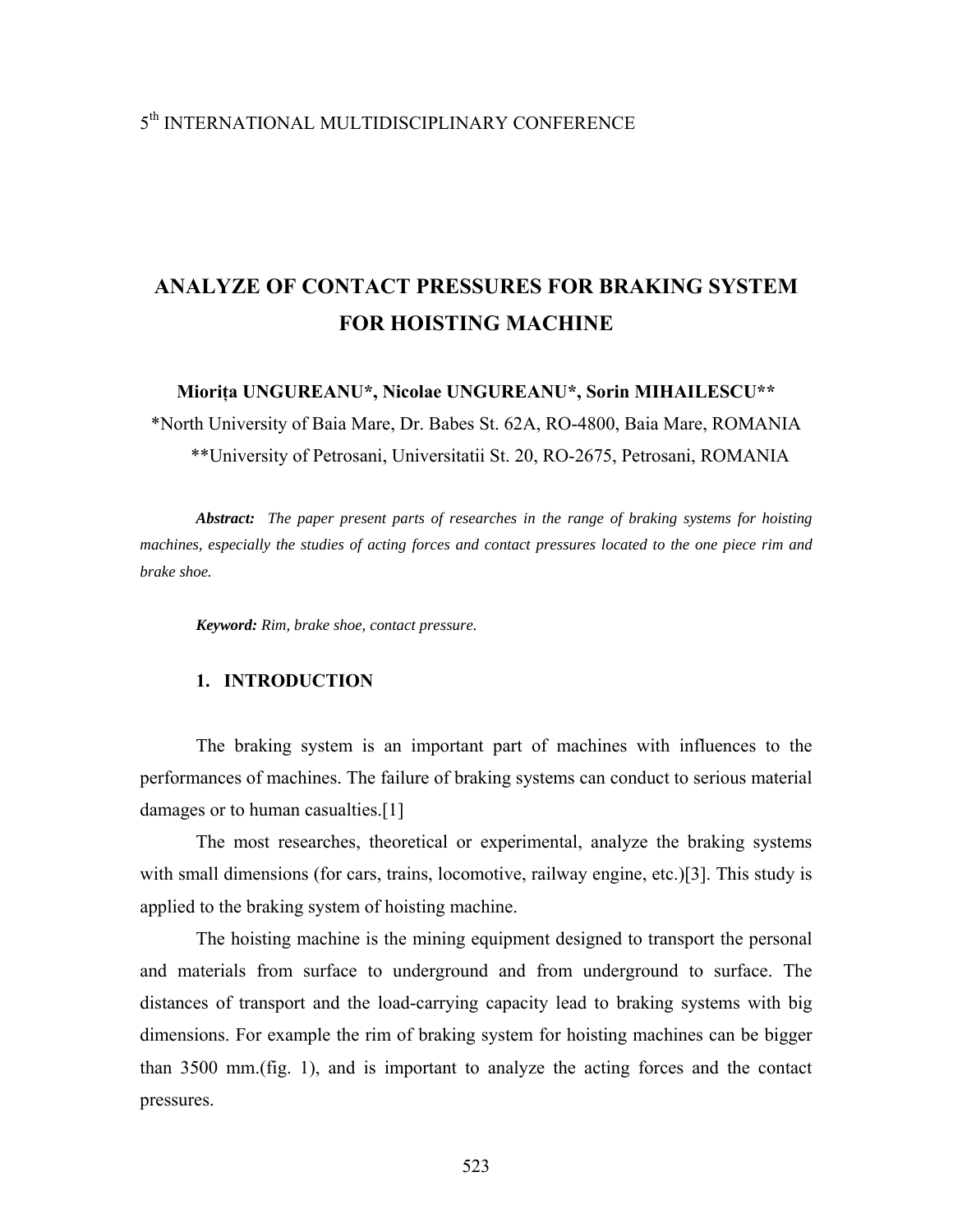

Fig. 1 Braking system for hoisting machine (functional diagram) [5]

## **2. DISTRIBUTIONS OF CONTACT PRESSURES ON CONTACT-BRIDGE PIECE OF BRAKE SHOE WITH RIM**

For determination of calculus relations was made some basis of design:

- the specific pressure is the same on the width of contact between the rim and the brake shoe [2];
- the variation of specific pressure is just on the length of contact between the rim and the brake shoe;
- the simplify diagram of braking system is presented in figure 2 and the contact pressure distribution is presented in figure 3.



Fig. 2. The simplify diagram of braking system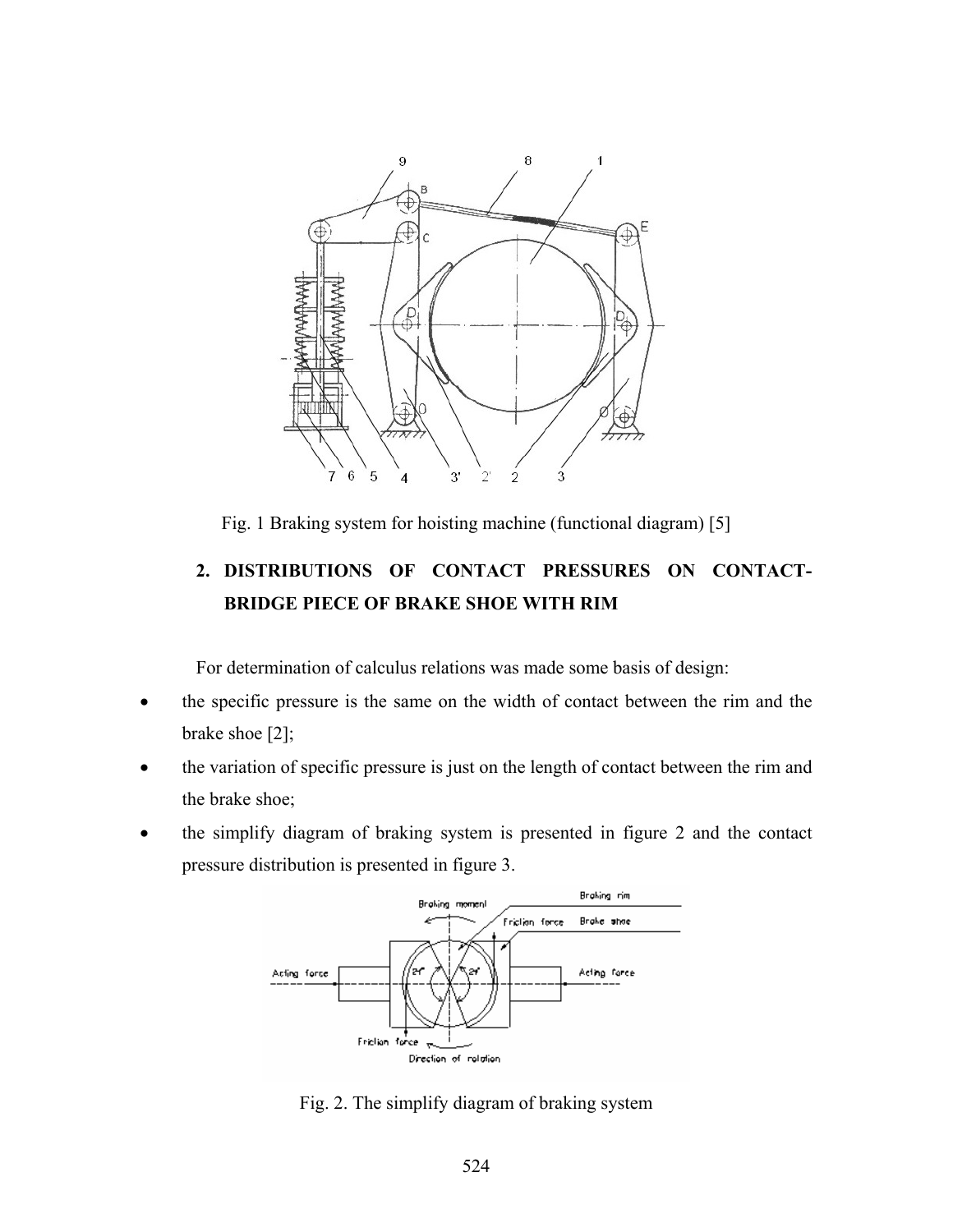The acting forces on rim (fig. 2) are:

- $\bullet$  the normal force, N;
- the friction force, F.

$$
F = \mu \cdot N \tag{1}
$$

where μ is friction coefficient.

 In this case the total contact pressure can be estimated with the relation:

$$
P = P_N + P_f \tag{2}
$$



Fig. 3 The contact pressure distribution [2]

where:

- $p_N$  is the contact pressure created by the actuation mechanism of brake;
- $p_f$  contact pressure produced by friction forces between brake shoe and rim.

$$
p_N = \frac{N}{S} \tag{3}
$$

• S – contact surface between brake shoe and rim.

$$
S = b \cdot l \tag{4}
$$

- $\bullet$  b width of brake shoe;
- $\bullet$  1 length of brake shoe.

$$
p_f = \frac{F}{S} \tag{5}
$$

 The size of elementary friction forces is in direct correlation with distribution of acting forces developed by the actuation device.

 For the brake system for the hoisting machine type 2T 3,5 X 1, 7A (fig. 1) the normal acting force is [4][5]:

$$
N = \frac{G_0 \cdot d \cdot z \cdot f_a}{8 \cdot c^3 \cdot k_1 \cdot n} \cdot i \tag{6}
$$

where:

- $G_0$  coefficient of elasticity for the spring material;
- d diameter of whirl of spring, [cm];
- $z$  number of spring in pack;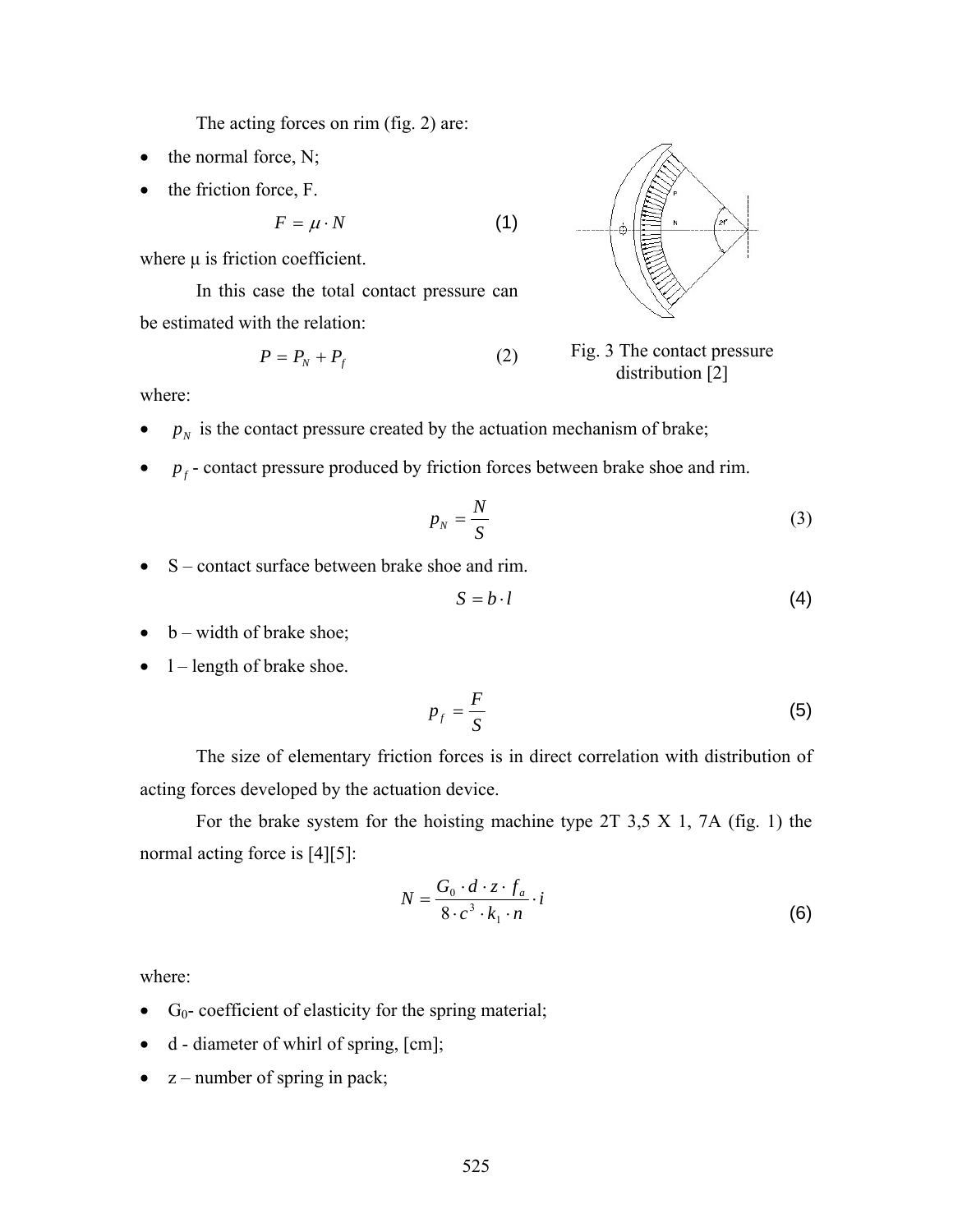- f deformation of spring in brake position [cm];
- c compression ratio between the mean diameter of springs  $D_m$  and diameter d for round steel:

$$
c = \frac{D_m}{d} \tag{7}
$$

- $\bullet$  n number of working whirl of springs;
- $k_1$  coefficient;

$$
k_1 = 1 + \frac{1}{2c} - \frac{1}{2c^2}
$$
 (8)

 $\bullet$  i – compression ratio of lever system.

By replacement of (6) in (1) result:

$$
F = \mu \cdot \frac{G_0 \cdot d \cdot z \cdot f_a}{8 \cdot c^3 \cdot k_1 \cdot n} \cdot i \tag{9}
$$

From (3), (4), (5) and (9)result:

$$
p_f = \frac{F}{b \cdot l} \tag{10}
$$

$$
p_N = \frac{N}{b \cdot l} \tag{11}
$$

$$
p_N = \frac{\frac{G_0 \cdot d \cdot z \cdot f}{8 \cdot c^3 \cdot k_1 \cdot n} \cdot i}{b \cdot l} \tag{12}
$$

$$
p_f = \frac{\mu \frac{G_0 \cdot d \cdot z \cdot f}{8 \cdot c^3 \cdot k_1 \cdot n}}{b \cdot l}
$$
 (13)

$$
p = p_N + P_f \tag{14}
$$

$$
p = \frac{\frac{G_0 \cdot d \cdot z \cdot f_a}{8 \cdot c^3 \cdot k_1 \cdot n} \cdot i}{b \cdot l} (1 + \mu)
$$
 (15)

 The equation 15 is the start point for analyze of contact pressure of brake shoe on rim. Using MathCAD was build the graphics for variation of contact pressure function by:

• dimensions of brake shoe (figure 4);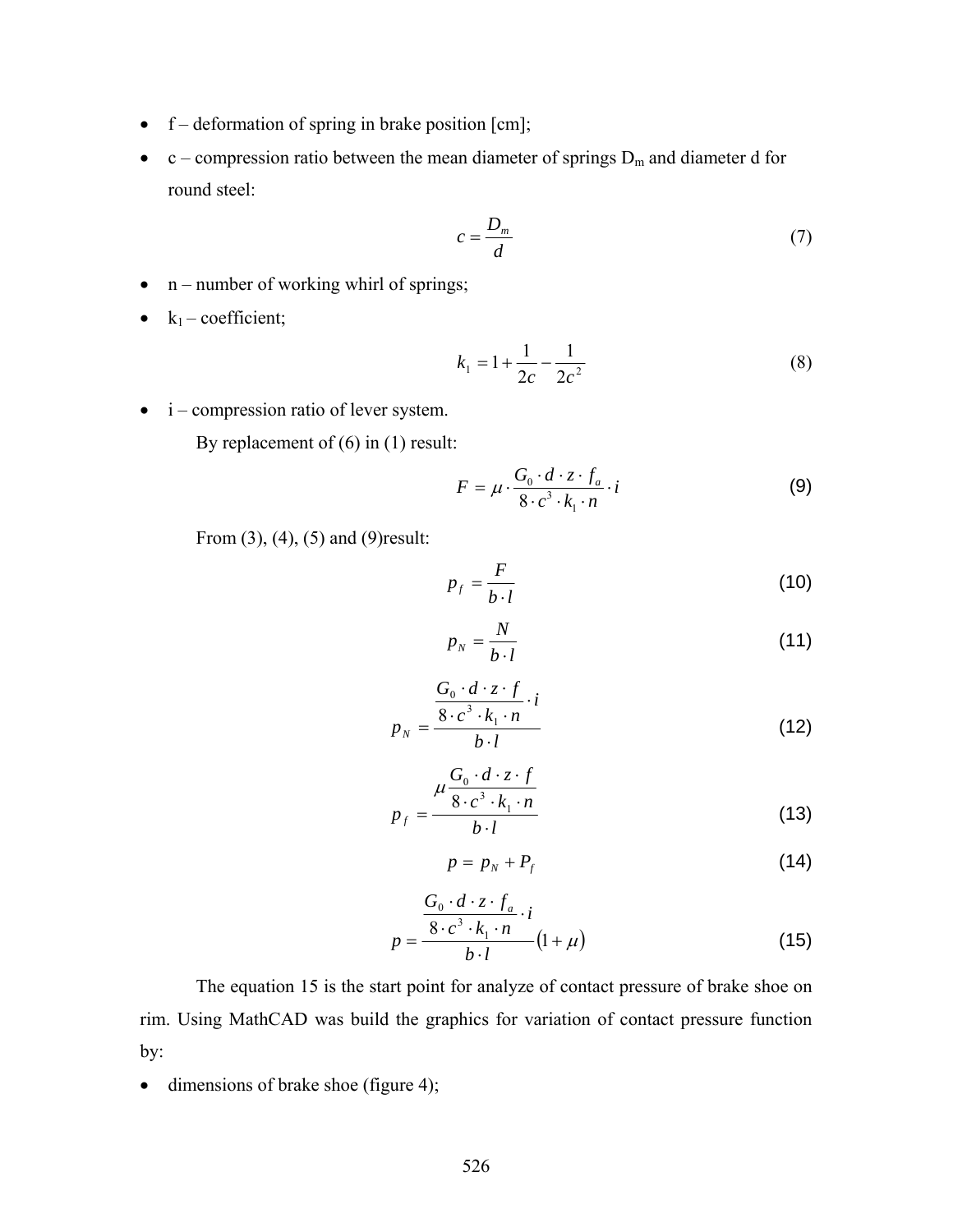- coefficient of elasticity for the spring material (figure 5);
- deformation of spring (figure 6);
- friction coefficient (figure 7).

Fig. 4 Variation of contact pressure function by dimensions of brake shoe



Fig. 5 Variation of contact pressure function by coefficient of elasticity for the spring material



Fig. 6 Variation of contact pressure function by deformation of spring